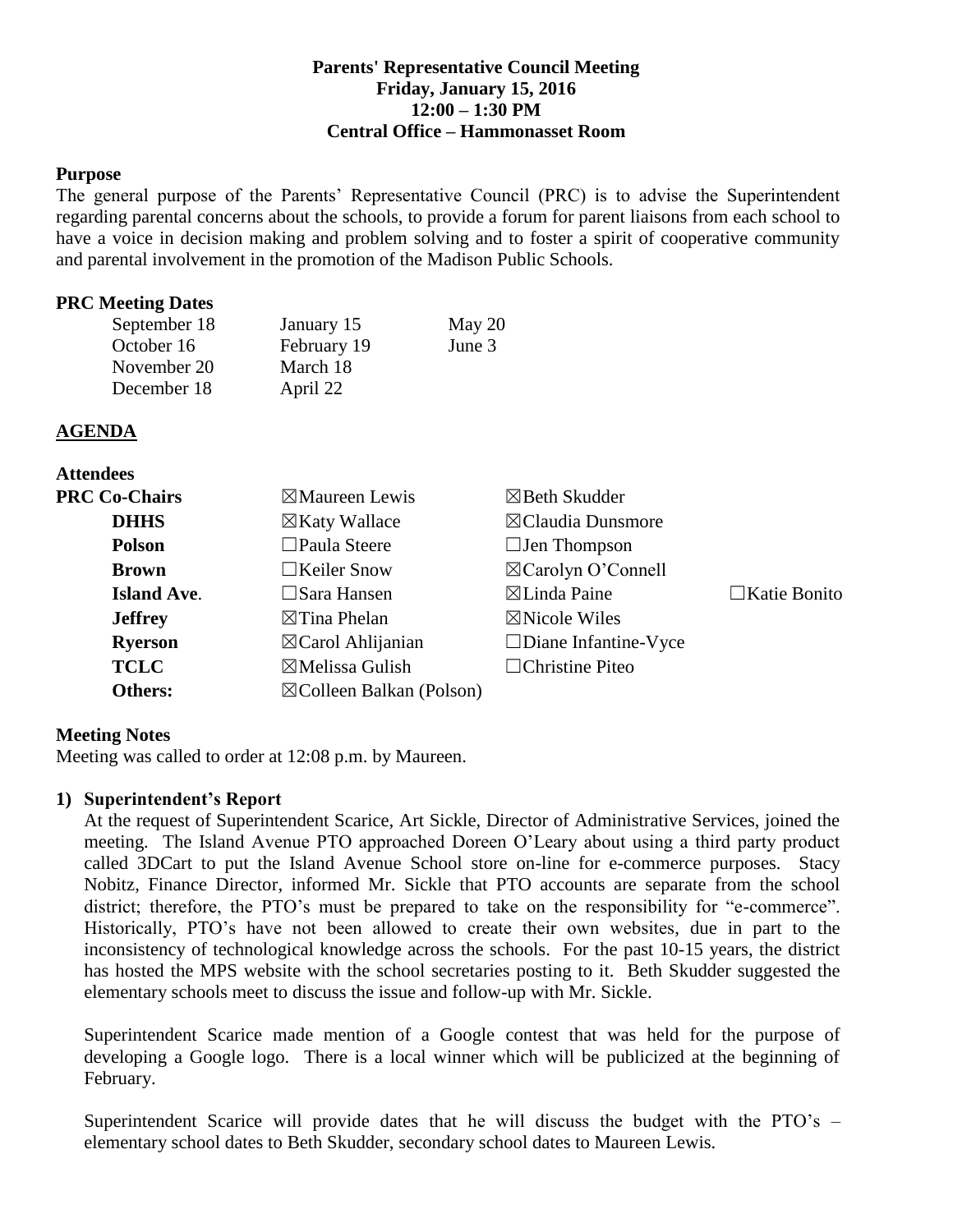The Board of Education will be voting on the recommended budget Tuesday night, January 19, 2016. Two public hearings are scheduled – February 23, 2016 and April 19, 2016 both at 7:30 p.m. at Polson.

# **2) Presenter: Beth Crowley, Director, Scranton Library**

Beth Crowley discussed the library building plan and provided handouts. The project involves a \$14 million expansion, with a request to the town for \$12 million which will be voted on in September, 2016. The biggest issue is the lack of interior space; CT State guidelines recommend 1.5 sq. ft. of library space per capita. The Scranton Library has 0.9 sq. ft. Beth provided a history of the library usage over the last year and outlined what is needed. There has been a 50% increase in computer use, plus more wi-fi use (but no way to measure this). Children's Room and teen spaces are inadequate, no spaces for quiet work or group work for students. Historical elements of buildings will be preserved. A public hearing will be held on January 21, 2016 to determine if the Town will proceed. Beth would be happy to present to the PTOs to inform the community.

# **3) Review / Approve Minutes**

Maureen Lewis asked for approval of the minutes. The following changes are noted:

- Add to list of attendees Jen Thompson and Samantha Pullaro
- Revise DHHS Roundtable as follows: International trips to Paris and Belgium are cancelled, and are replaced with Quebec City and Costa Rica, respectively.

Motion to approve minutes as noted by Tina Phelan, second by Katy Wallace. All in favor.

# **4) PRC Business**

Maureen Lewis mentioned there is a Polson parent who had major surgery. She was hoping to get volunteers to help with transportation and meals. Maureen asked the group if they would be willing to make it a practice to help those in need through sign-up genius and also asked everyone to share with their PTO boards.

# **5) Subcommittee Reports**

- a) **Boxtops** Brown/Carolyn O'Connell: nothing to report.
- b) **Custodian** Brown/Carolyn O'Connell: nothing to report.
- c) **Art Show** Island: April 20 at Scranton Library
- d) **Transportation Council**; DHHS/Katy Wallace. Meetings at 10:00 a.m. in Hammonasset Room on 10/22/15, 12/17/15, 2/25/16, 4/21/16, 5/12/16. Bus Driver Appreciation event: April 26 in Hammonasset Room. Discussion re \$5 or \$10 gift cards for drivers, this year or next. PRC members will check with their boards re increase from \$5 last year to \$10 this year or next year and report to PRC at February meeting.
- e) **Food Services Council**; Ryerson/Michele Menard. Meetings at 10:00 a.m. in Hammonasset Room on 12/10/15, 2/11/16, 4/7/16, 5/19/16 - nothing to report.
- f) **MADE**; Polson/Jen Thompson. Meetings at 3:30 p.m. in Hammonasset Room on 2/3, 4/12, and 6:30pm in Senior Center Café on 6/14.
	- Next meeting February 9 at 3:30 in the Hammonasset Room. Topic will be "Parenting Your Millennials in the Age of Social Media". Other meetings: February 23 and April 26 – 6:30 – 8:00 p.m. Refreshments will be served and child care ages 3+ will be available.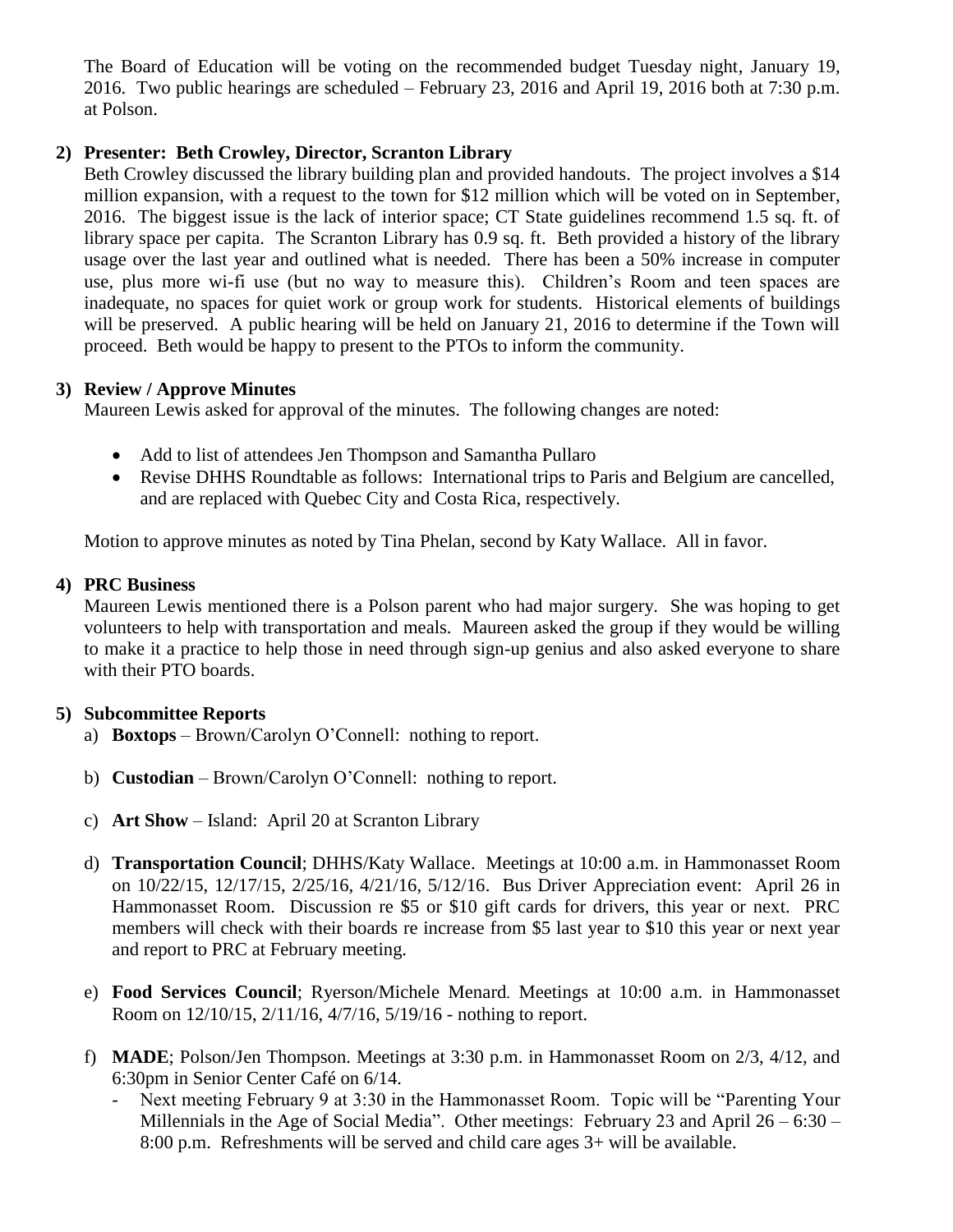- g) **MYFS**; Mtgs: Polson/Paula Steere and Jen Thompson.
	- A program entitled "Feeding the Body and Soul of our Tweens and Teens" will take place Tuesday, January 19, 2016 from 7:00-8:30 p.m. in the Polson Auditorium.
- h) **Political Action**: Jeffrey/Tina Phelan/Nicole Wiles nothing to report.

#### **6) Roundtable**

- a) **DHHS** Katy Wallace will be speaking at the incoming freshman parent meeting January 25, 2016 at 7:00 p.m. at Hand. Katy mentioned there will be 2 vacancies on the PTO board next year – treasurer and secretary.
- b) **Polson –** next meeting January 25, 2016 from 9:00 10:00 a.m.
- c) **Brown** book fair will take place February 1-5, 2016 looking for parent volunteers. Movie night February 26, 2016. Julie Phelps working with Michael Ginsburg and Michael Kiefer to coordinate a session with 5-8 grade parents to discuss social apps. Gail Dahling-Hench asked that elementary PTO's be invited as well. Scheduled to occur within the last 2 weeks of April.
- d) **Island Ave**  book fair will be held the week of February 1, 2016. Cultural Arts program on Abraham Lincoln will be held February 8, 2016. Jump Rope for Heart will be held the week of February 29, 2016. Next general PTO meeting will be held at 9 a.m. on January 21, 2016.
- e) **Jeffrey** Domino the Great presented a Buddies Not Bullies magic show to all grades. The PTO provided an ice cream sundae bar during the recent staff meeting. Dana Hilmer will present to the general PTO meeting on January 21, 2016. The 8 week Crazy 8's program has started. Six new students started at Jeffrey in January.  $100<sup>th</sup>$  day of school will be celebrated February 2 – students are collecting 100 items for a number of local groups which community services will deliver.
- f) **Ryerson –** Domino the Great also performed. Holding winter workshops, over 100 have attended. Holding a spaghetti dinner at the Madison Sr. Center February 5. Tickets are \$10. Next PTO meeting on January 25, 2016 at 7:00 p.m.
- g) **TCLC**  first official PTO meeting occurred January 12, 2016; good turnout with 8 parents in attendance. Most are new to both the school and Madison. Next meeting TBD.

# **7) Wrap Up/Things to do/Share with your PTO etc.**

- a) 1/19/16 7:00 8:30 p.m. in Polson Auditorium (Snow date 1/21) Feeding the Body and Soul of Our Tweens and Teens: Body Image and Self Esteem. Presenters: Dr Springhorn, Dr Nolfo, Marybeth Golja, Holly David. Appropriate for parents of boys and girls. \*\*SEE PURPLE HANDOUT from December meeting
- b) Showing and panel discussion of movie "Most Likely to Succeed" at The Country School on February 4<sup>th</sup>. Information to follow via e-notify. <http://www.thecountryschool.org/about/current-parents/most-likely-to-succeed>
- **c)** Families of students in Special Education classes are encouraged to sign up for the PAC-SE enotify here:<http://www.madison.k12.ct.us/page.cfm?p=393>
- d) Tom asks for PRC support at BOE and town meetings (BOS and BOF) in support of the school budget